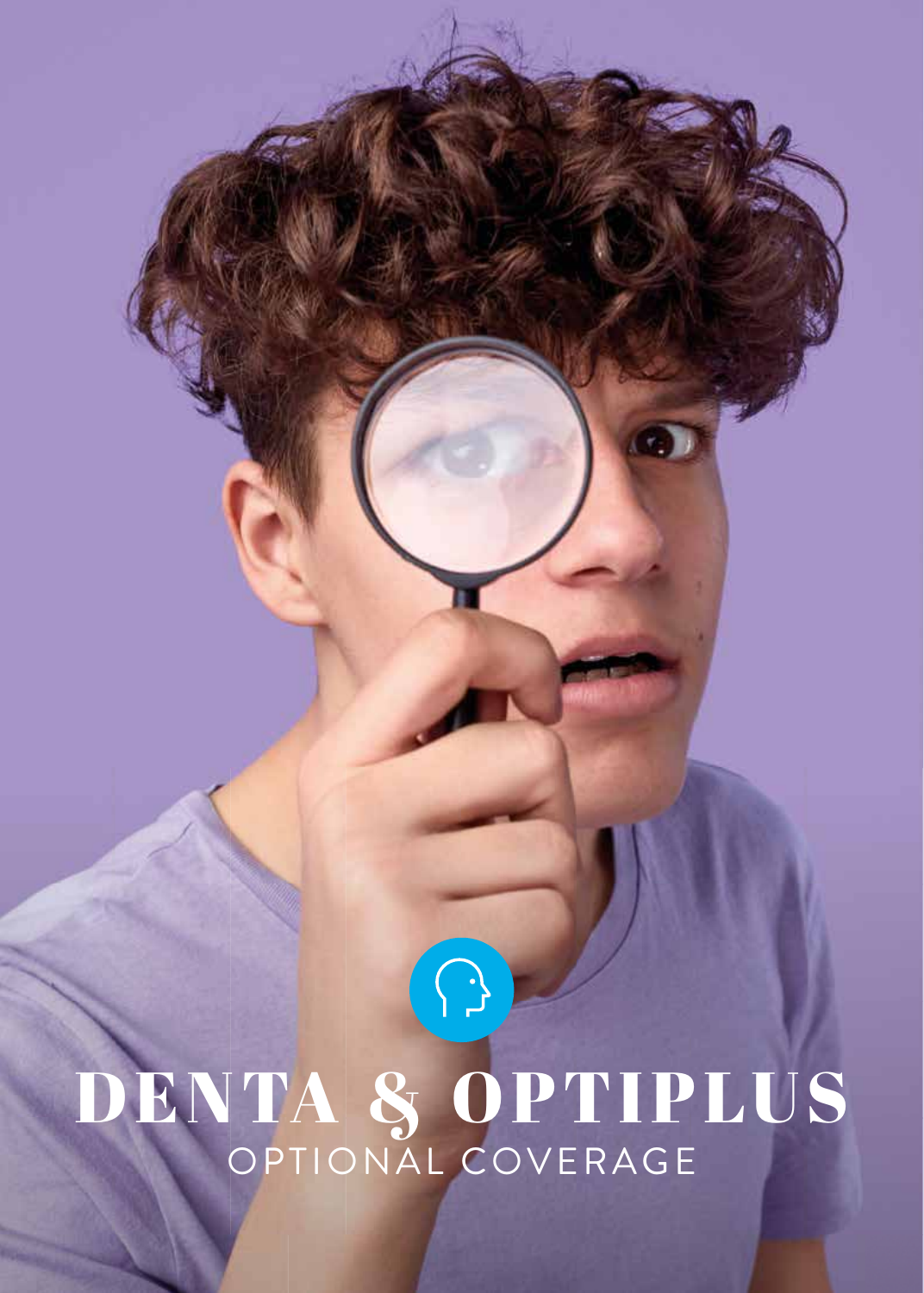

1 **Dental care benefits**

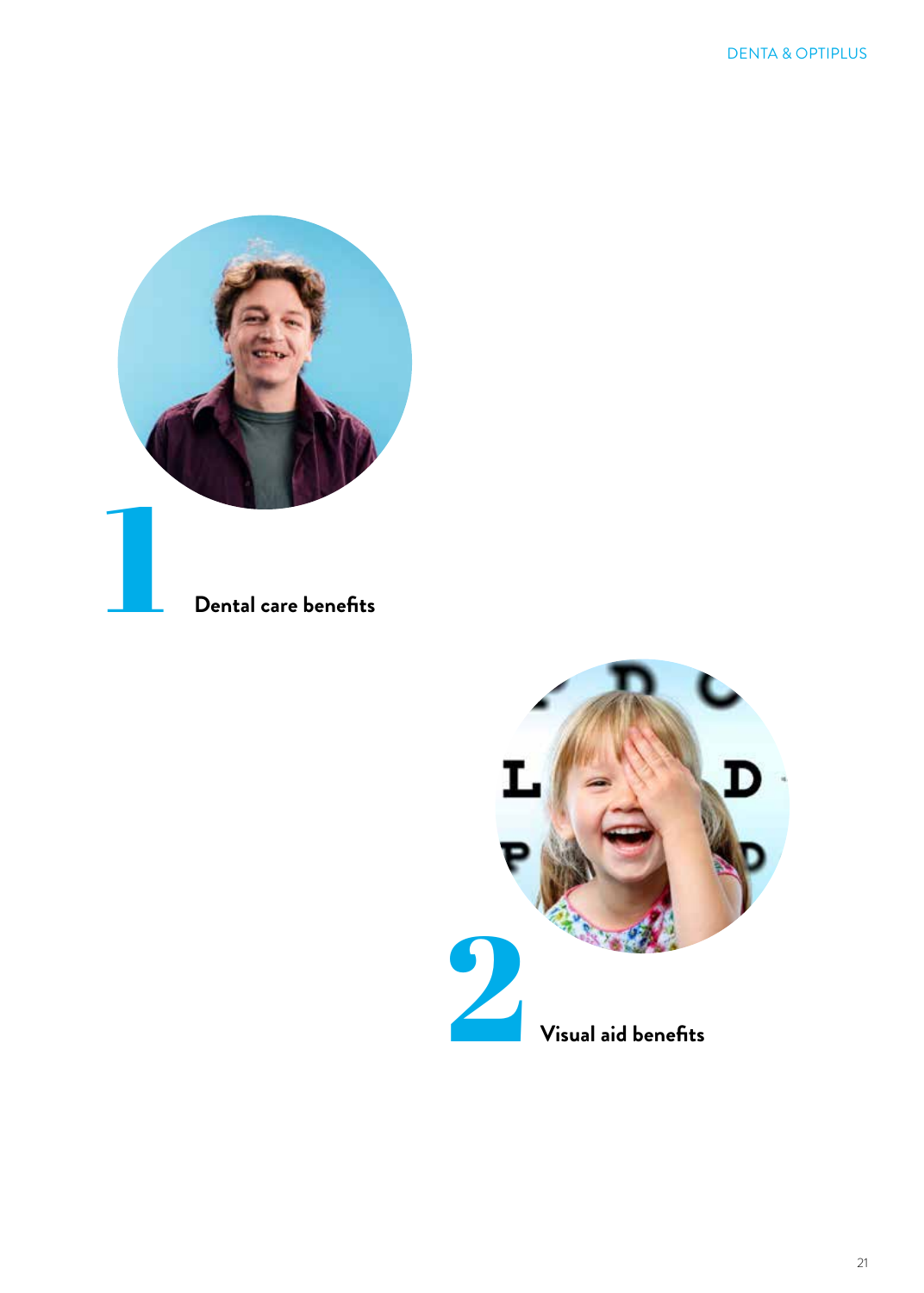

# **Dental care benefits**



# **Your teeth are precious. Take good care of them!**

### **Dental care**

Dental care coverage up to an annual maximum of €1,000 per member.

For a complete list of treatments covered, see the Statutes 2022 brochure on www.cmcm.lu -> section "Publications".

- The CMCM also contributes to the costs of:
- Composite filling (€125/year/member);
- Pulpectomy treatment (€50/year/member).

#### **Periodontal treatment**

Coverage of periodontal treatment services up to an annual maximum of €400 per member.

For a complete list of treatments covered, see the Statutes 2022 brochure on www.cmcm.lu -> section "Publications".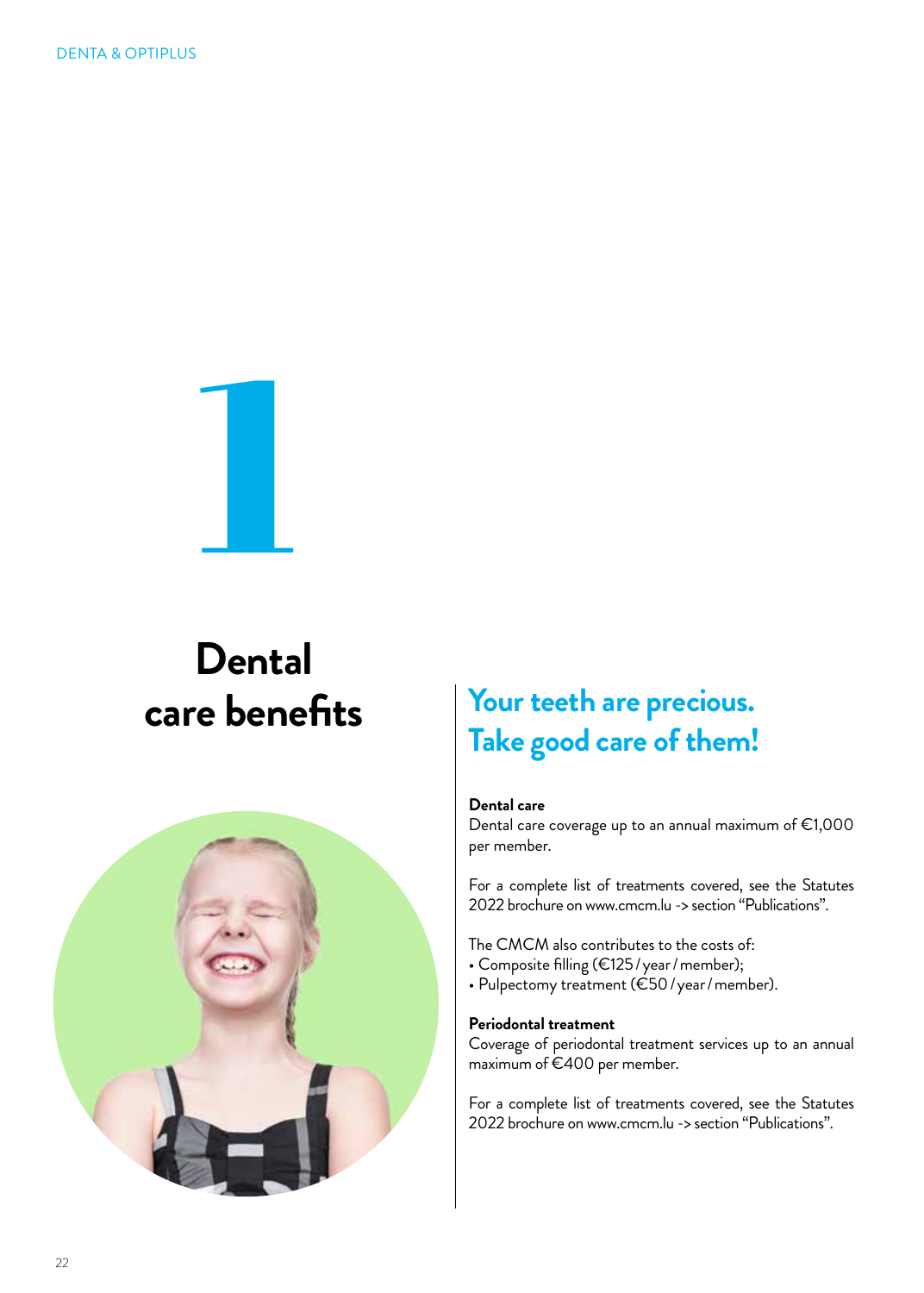### **Orthodontics < age 17**

Coverage of orthodontic costs for DT41 - DT45 procedures up to a maximum of €400.

|      | <b>AMOUNT</b><br><b>INVOICED</b> | <b>REIMBURSEMENT</b>              |                       |                                 |  |
|------|----------------------------------|-----------------------------------|-----------------------|---------------------------------|--|
| Rate |                                  | <b>Sickness</b><br>insurance fund | Régime<br>Commun<br>G | Denta &<br><b>Optiplus</b><br>3 |  |
| DT41 | €1,070                           | €446.40                           | €89.28                | €400                            |  |
| DT42 | €1.069                           | €446.10                           | €89.22                | €400                            |  |
| DT43 | €1,207                           | €560.90                           | €112.18               | €400                            |  |
| DT44 | €1,140                           | €505.50                           | €101.10               | €400                            |  |
| DT45 | €1,140                           | €505.20                           | €101.04               | €400                            |  |
|      | €5,626                           | €2,464.10                         | €492.82               | €2,000                          |  |

#### Example:

**Total CMCM reimbursement per child (RÉGIME COMMUN + DENTA & OPTIPLUS):**

## €492.82 + €2,000 = €2,492.82

#### **Orthodontics > age 17**

One-time payment of €1,000 per member for orthodontic treatment.

#### **Dental prostheses**

Coverage of dental prostheses up to an annual maximum of €2,500 per member.

#### Fixed dental prostheses

| Crown, Pivot tooth, Bridge element,<br>Telescopic crown | €400 |
|---------------------------------------------------------|------|
| Inlay, Reconstruction on inlay-pivot, Hinge             | €150 |

## Removeable dental prostheses

| Skeletal base in metal               | €400 |
|--------------------------------------|------|
| Resin base plate, reinforced or cast | €150 |
| Hook, Attachment                     | €100 |

#### **Dental implants**

Coverage for dental implants up to a maximum of €350 per implant with an annual maximum of €1,400 per member.

|          | <b>CODE</b> | <b>AMOUNT</b><br><b>INVOICED</b> | <b>REIMBURSEMENT</b>                 |                                      |                            |
|----------|-------------|----------------------------------|--------------------------------------|--------------------------------------|----------------------------|
|          |             |                                  | <b>Sickness</b><br>insurance<br>fund | Régime<br>commun<br>$\widehat{\tau}$ | Denta &<br><b>Optiplus</b> |
| Implants | 2           | €1,900                           | ۰                                    | €300                                 | €700                       |

# Example:

**Total CMCM reimbursement (RÉGIME COMMUN + DENTA & OPTIPLUS):**

### **€300 + €700 = €1,000**

*Note that the benefits for dental implants combined with those for dental prostheses, may not exceed the annual maximum of €2,500.*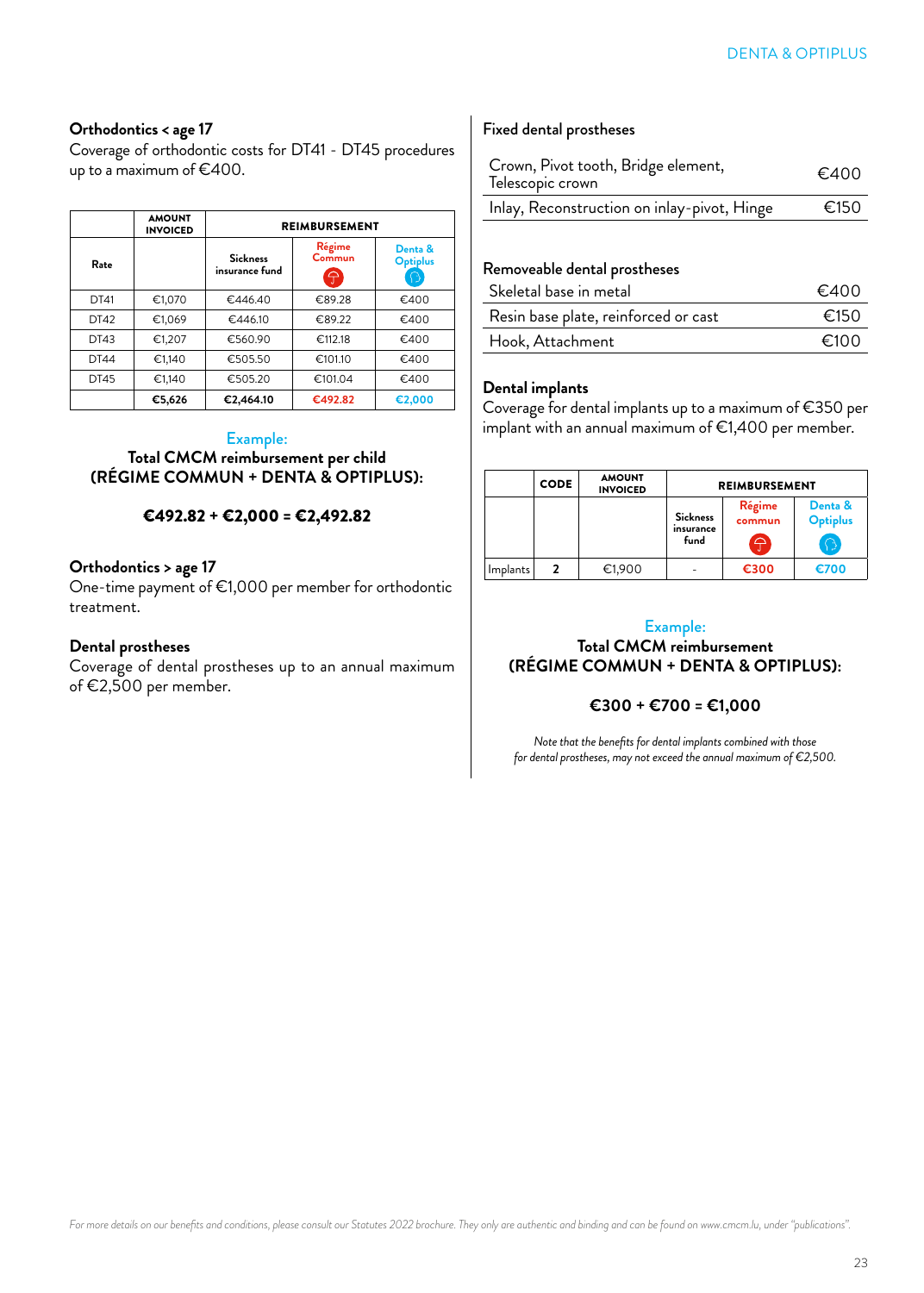

# **Visual Aid Benefits**



# **Participation in visual care costs**

# **Corrective lenses**

Participation in the costs of corrective lenses up to an annual maximum of €150 per member.

### **Frames**

Participation in the costs of frames up to a maximum of €30 per calendar year.

#### **Lenses**

Participation in the cost of lenses up to an annual maximum of €100 per member.

# **Refractive surgery**

Participation in uncovered medical costs for refractive surgery treatment up to a maximum amount of €1,000 per eye.

*For more details on our benefits and conditions, please consult our Statutes 2022 brochure. They only are authentic and binding and can be found on www.cmcm.lu, under "publications".*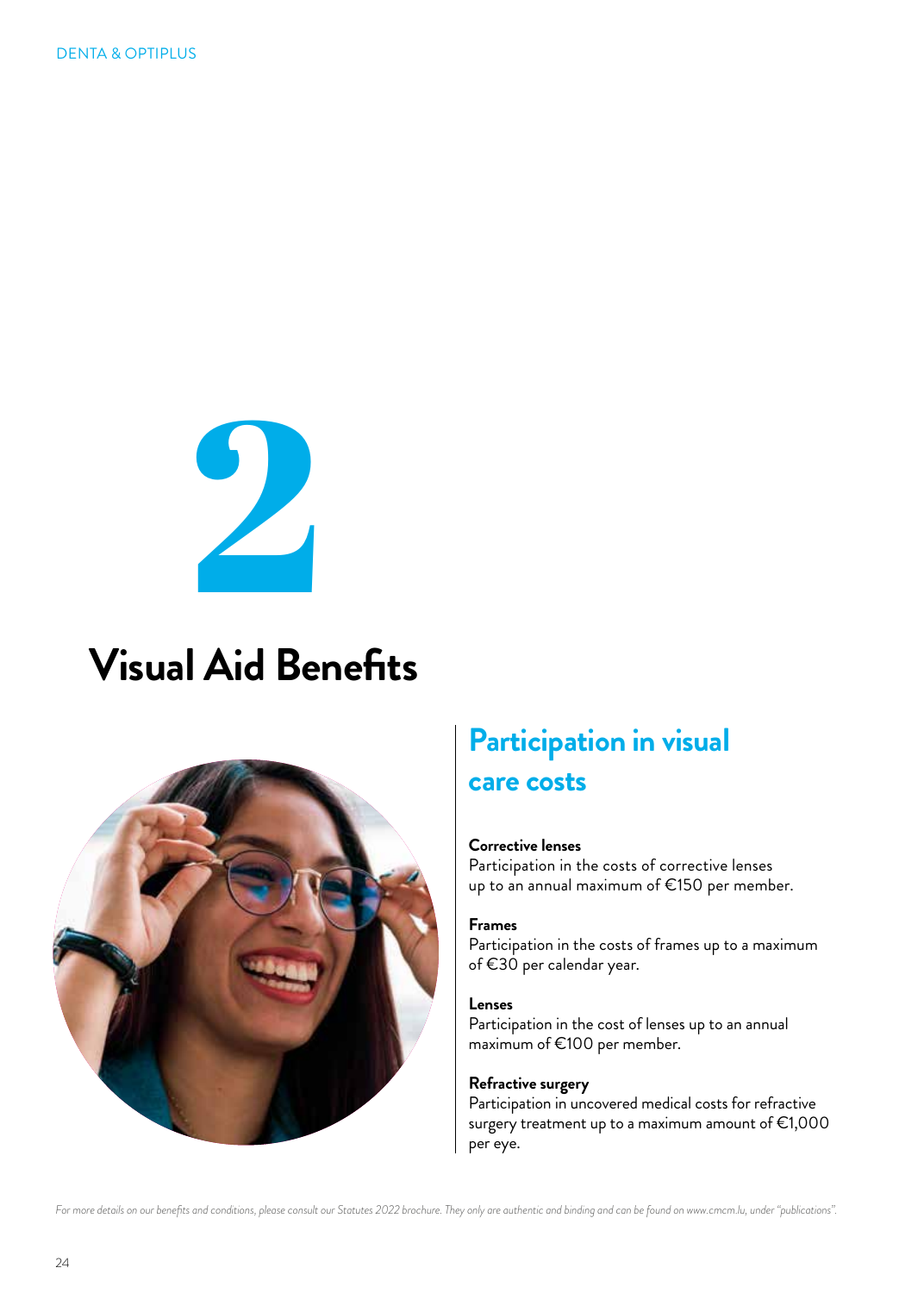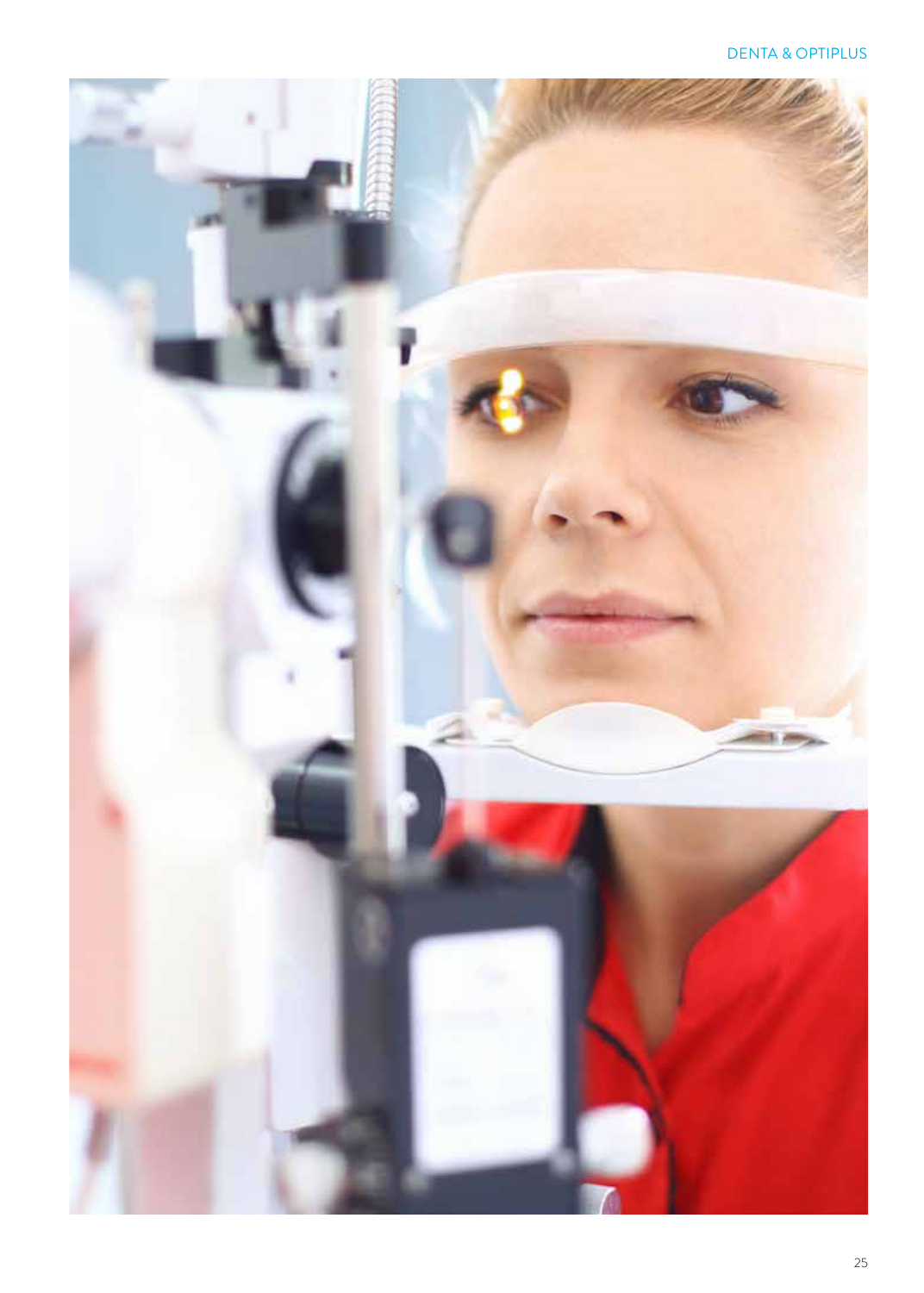# **Contact information**

| <b>MEMBERSHIP DEPARTMENT</b> | +352 49 94 45 - 300 |
|------------------------------|---------------------|
| E-mail: affiliation@cmcm.lu  |                     |
| NATIONAL DEPARTMENT          | +352 49 94 45 - 500 |
| E-mail: national@cmcm.lu     |                     |
| <b>DENTAL DEPARTMENT</b>     | +352 49 94 45 - 600 |
| E-mail: dentaire@cmcm.lu     |                     |
| <b>FOREIGN DEPARTMENT</b>    | +352 49 94 45 - 700 |
| E-mail: etranger@cmcm.lu     |                     |

CMCM-ASSISTANCE +352 44 44 44 24/7

# The CMCM App

# **What are the advantages of the CMCM App?**

Thanks to the CMCM App, you no longer need to send us your invoices by e-mail or post, but you can now do so easily, **directly and securely via your smartphone**. This also applies to other requests and certificates.

In addition, you also have an **overview of the reimbursements already made**, as well as the claims submitted and processed.

A further advantage is the access to the **list of pharmacies on duty** and the possibility to contact the **CMCM directly in case of emergencies abroad**.

**How can I download the CMCM App on my smartphone?** You can download the CMCM App free of charge, via the App Store or Google Play, or simply scan this QR Code.

Note: For Android phones, version 6.0 and up is supported.



For more details on our benefits and conditions, please consult our Statutes 2022 brochure. They only are authentic and binding and can be found on www.cmcm.lu, under "publications", or by scanning this QR Code.